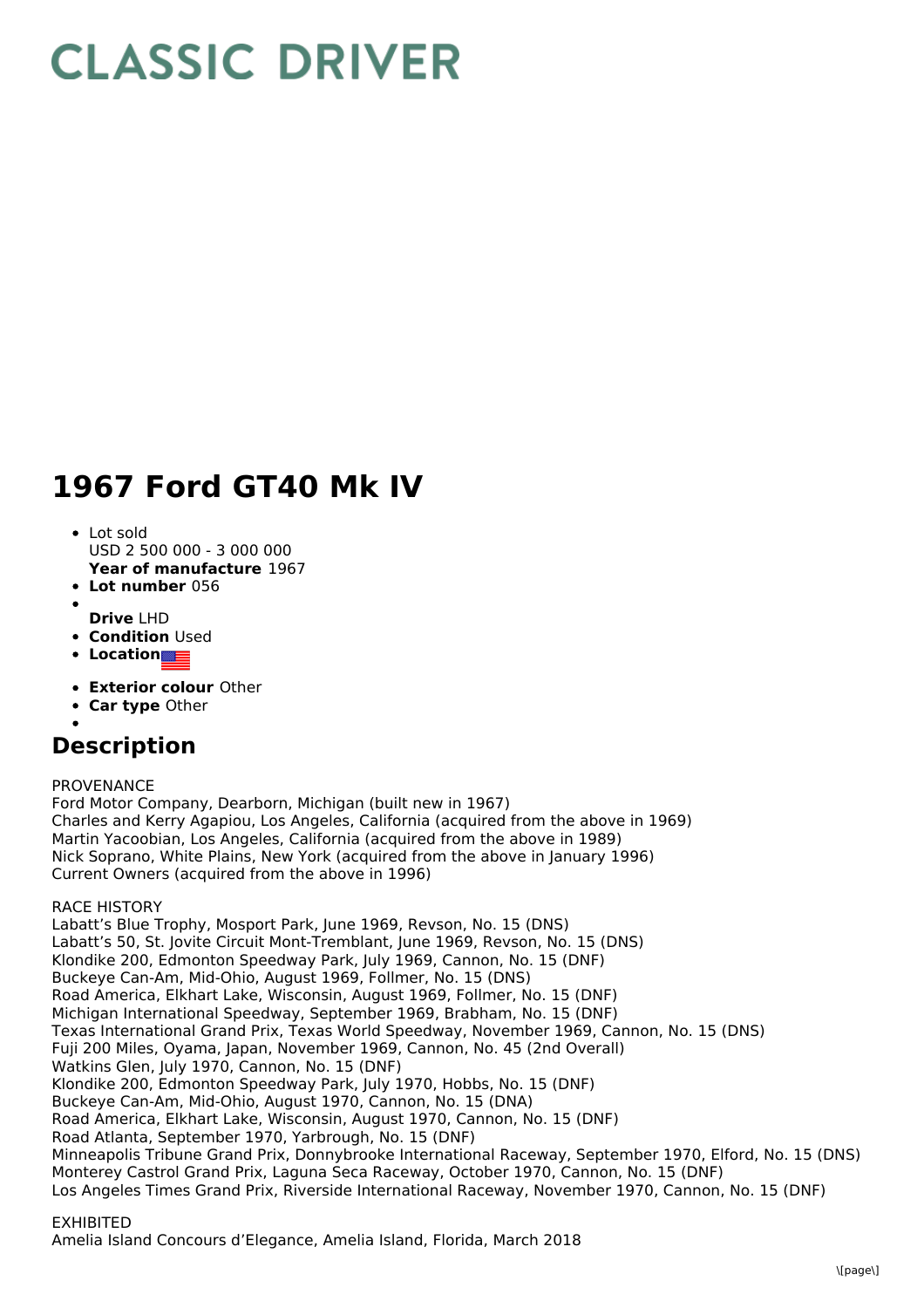#### LITERATURE Trevor Legate, , Individual Chassis Record, chassis no. is listed Ronnie Spain, , chassis no. is listed Shelby American, , discussed on pp. 1,043–44

#### THIS CAR

The Ford GT40 famously holds the distinction of being Dearborn's first and most important purpose-built sports-racing model, undergoing fervent development during the mid-1960s and delivering four consecutive wins at the 24 Hours of Le Mans. But success was not instantaneous. After the early retirement of all three of the Ford-entered GT40s at Le Mans in 1965, there was a considerable focus on transforming the mid-engine racer into an endurance winner.

The following year, the GT40 ran nearly unchallenged at Le Mans, with Carroll Shelby's seven-liter GT40 Mk II examples finishing first and second, and a Holman-Moody Mk II entry finishing third. While the Mk II model received all the glory in 1966, the engineering of another GT40 iteration was quietly underway.

In October 1965, predating the emphasis on updating the Mk I car to Mk II specifications, Ford approved the development of a more domestic version of the model. The GT40 had originally evolved out of Eric Broadley's Lola GT, a British mid-engine sports racer powered by an American V-8. When Ford purchased rights to develop Broadley's design, the company established a subsidiary to build the car in Slough, UK, called Ford Advanced Vehicles. The English racing specialist John Wyer, who had managed Aston Martin's 1959 Le Mans-winning team, was hired to run FAV, and the Ford race car became very much a hybrid of American and British build.

Seeking to transform the GT40 into a cutting-edge all-American product, Ford commissioned Kar Kraft, the company's unofficial specialty builder in Michigan, to substantially revise the model. The Brunswick Aircraft Corporation was contracted to provide honeycomb-aluminum paneling – extremely light and impressively rigid – for racing tubs. The first of its kind, this honeycomb racing-tub design soon evolved into a mainstay in motor-sports technology. Under new FIA regulations, the cockpit was relatively narrow, as the reduction in windshield-width minimums enabled Kar Kraft to sharply taper the front glass at the sides for improved aerodynamics.

The prototype development racer was dubbed the J-Car in honor of the new FIA regulations (termed Appendix J to the International Sporting Code), and it set the fastest times during the Le Mans trials in April 1966. A year later, after adjustments to the bodywork, including a more rounded nose and reshaping of the radiator exhaust vent, the J-Car was ready for Le Mans, now re-christened as the GT40 Mk IV. The example driven by Dan Gurney and A.J. Foyt for Shelby American won the 1967 Le Mans 24 Hours, giving the GT40 model back-to-back victories and cementing its status as a formidable endurance champion.

Ford ultimately produced 12 Mk IV chassis, the first four of which were built with early J-Car bodywork. Two of these cars were subsequently destroyed in accidents occurring during testing. The next four chassis were built with the officially updated Mk IV bodywork and raced at Le Mans and other venues during 1967. Four more chassis were under construction, but they became rather superfluous when the FIA announced new rules for 1968 limiting engine displacement to five liters, thus disqualifying the Mk IV from entry. While the final two chassis, J-11 and J-12, were ultimately completed during the 1980s, J-9 and J-10 (the featured lot) were sold to a private racing team for use in the Can-Am series.

According to the Bill of Sale from Ford Motor Company, J-9 and J-10 were sold for \$1 to Charles Agapiou of Los Angeles in February 1969, along with chassis parts used to assemble the cars. An Englishman who immigrated to the US in 1961, Agapiou was a mechanic for Shelby driver Ken Miles, and also served as a crew chief on Shelby American's Cobra and GT40 teams. He and his brother Kerry later managed an eponymous racing team that featured a number of high-profile drivers.

After receiving the Mk IV chassis, the Agapiou brothers outfitted the car for Can-Am competition with purpose-built spider bodywork, naming the car G7A. In this guise, J-10 competed during the 1969 and 1970 seasons for Agapiou Racing, achieving its best result at the Fuji 200 Miles in November 1969, when John Cannon finished in 2nd Place. The GT40 was also driven for Agapiou by famed champion drivers such as Jack Brabham, Vic Elford, George Follmer, David Hobbs, and Peter Revson.

After a racing accident in November 1970 at Riverside, California, the Mk IV chassis was sent to John Thompson's TC Prototypes in the UK for repair, including restoration of the tub from the bulkhead forward, as stated by Kerry Agapiou in a recent conversation with a Gooding & amp; Company specialist. In 1989, after having been cared for by the Agapiou brothers for 20 years, the Ford was acquired by Martin Yacoobian, a real estate developer residing in Los Angeles. He began refurbishing the car to original Mk IV specifications, though the project was incomplete when he sold it in January 1996 to dealer Nick Soprano. Mr. Soprano would sell J-10 later that year to the current owners, who include a respected racing and GT40 specialist based in Connecticut.

Under that GT40 specialist's guidance the refurbishment recommenced around 2013 and was conducted to exacting standards, including the creation of proper new Mk IV bodywork built with molds produced from